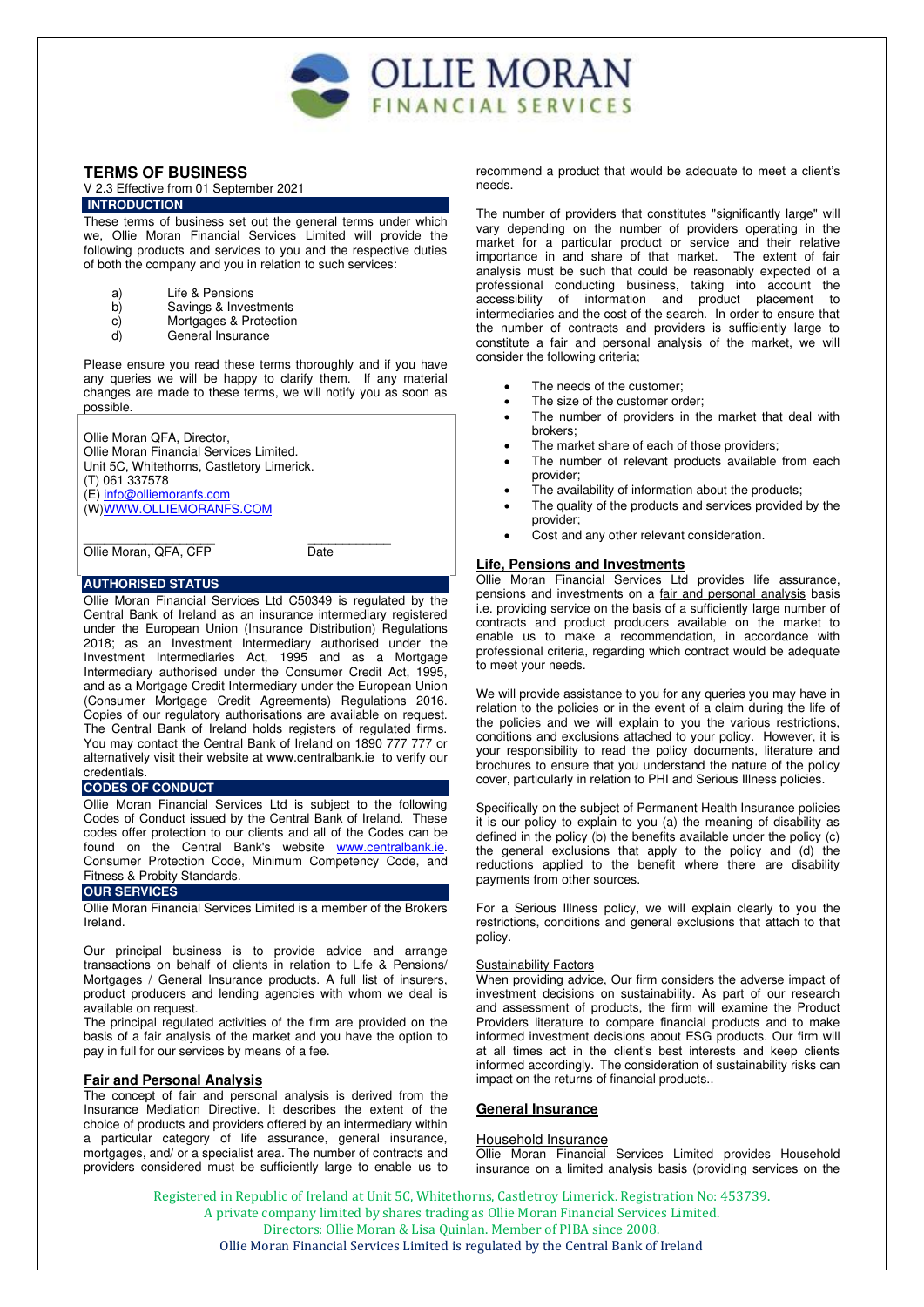basis of a limited number of contracts within the market). We provide advice on the following product providers:

- Aviva Household Insurance
	- Hickey Clarke Langan Ltd.

We will offer assistance to you in relation to processing claims on policies taken out with us and in seeking renewal terms on cover. With regard to Household Insurance, to ensure continuity of cover, where you have an existing policy which is due to expire and where we have been unable to contact you, we may put continuing cover in force whilst awaiting your instruction. You will be liable for any premiums payable to your relevant insurer for the period of time between renewals and when we receive your instruction. You have the right not to avail of this service.

#### **Mortgages**

Through the lenders of other undertakings with which we hold an agency, Ollie Moran Financial Services Ltd, can provide advice on and arrange mortgage products from the following range; fixedrate mortgages, variable rate mortgages, capital & interest mortgages, interest only mortgages, endowment mortgages, pension mortgages and residential investment property.

Ollie Moran Financial Services Ltd provides mortgage advice on a fair analysis basis. (i.e. providing service on the basis of a sufficiently large number of contracts and product producers available on the market to enable us to make a recommendation, in accordance with professional criteria, regarding which contract would be adequate to meet your needs). We hold agencies with the following:

Haven Mortgages Brokers Ireland Network Services Ltd PTSB Ulster Bank

We will need to collect sufficient information from you before we can offer any advice on housing loans. This is due to the fact that a key issue in relation to mortgage advice is affordability. Such information should be produced promptly upon request.

# **Disclosure Notice**

Any failure to disclose a material information may invalidate and render your policy void.

# **STATEMENT OF CHARGES**

#### **Life, Pensions and Investments Fees**

Ollie Moran Financial Services Limited is remunerated by commission and other payments from product producers or lenders on the completion of business. Where we receive recurring commission, this forms part of the remuneration for the initial and ongoing advice provided.

You may choose to pay in full for our services by means of a fee. Where fees are chargeable or where you choose to pay in full for our service by fee, we will notify you in writing in advance and agree the scale of fees to be charged if different from the fees outlined below. Where it is not possible to provide the exact amount, we will provide you the method of calculation of the fee.

A summary of the details of all arrangements for any fee, commission other reward or remuneration paid or provided to us which have agreed with product providers is available in our office or on our website – www.olliemoranfs.com

In cases where the commission is greater than the fee due, the commission will become the amount payable to Ollie Moran Financial Services Ltd unless an arrangement to the contrary is made.

| Our Schedule of Fees are as follows: |                          |
|--------------------------------------|--------------------------|
| <b>Initial Consultation</b>          | €150                     |
| <b>Directors/Senior Advisers</b>     | €150 per hour thereafter |

In some instances we may offer a discount either on an upfront basis or as a rebate on first year premiums. We reserve the right to redeem this discount if it is cancelled or not paid fully within the agreed time frame.

## **Sustainability Factors**

When assessing products, we will consider the different approach taken by product providers in terms of them integrating sustainability risks into their product offering. This will form part of our analysis for choosing a product provider.

#### **General Insurance Fees**

Ollie Moran Financial Services Ltd. is remunerated by commission from insurers on completion of business. Details of this from insurers on completion of business. remuneration are available on our website. Where an override commission is received, this will be disclosed to you in general terms.

## **Mortgage Fees**

We may receive up to 1% of the loan for arranging mortgage finance. This commission is paid by the mortgage lender. The actual amount of commission will be disclosed at a later stage in the ESIS (European Standardised Information Sheet) which will be forwarded to you. Information on the variation in levels of commission payable by the different creditors providing credit agreements being offered are available on request. We also charge additional fees outlined below:

#### **Our Schedule of Mortgage Fees are as follows:**

| Initial Meeting and Pre Application Queries | €150 |
|---------------------------------------------|------|
| Formal Application to Lenders               | €500 |
| Mortgage Approval                           | €500 |
| Drawdown of Mortgage                        | €500 |

In certain situations additional fees may be payable for complex cases. We will notify you in writing in advance and agree the scale of fees to be charged if different from the fees outlined above. Where it is not possible to provide the exact amount, we will provide you the method of calculation of the fee.

Our fee will be notified to the lender who will include this fee into the calculation of the APRC (Annual Percentage Rate Charge). Please note that lenders may charge specific fees in certain circumstances and if this applies these fees will be specified in your loan offer. You have the right to pay a fee separately and not include it in the loan. Typically this situation arises in relation to specialist lending.

If we provide mortgage advice and obtain a Loan Offer for you and you subsequently do not proceed with your mortgage though our firm the fee we will charge you will be based on our schedule of mortgage fees outlined above for the work completed to date.

#### **Ongoing Suitability**

We will provide periodic assessments of the suitability of the insurance based investment product which we have recommended to you.

# **Regular Reviews**

It is in your best interests that you review, on a regular basis, the products which we have arranged for you. As your circumstances change, your needs will change which may result in you having insufficient insurance cover and/or inappropriate investments. We would therefore advise that you contact us to ensure that you are provided with up to date advice and products best suited to your needs.

# **Consumers: Duty of Disclosure when completing**

# **documentation for new business/renewals and midterm**

## **adjustments**

Section 14 (1) – (5) of the Consumer Insurance Contracts Act which is effective from 1<sup>st</sup> September 2021 alters consumers duty of disclosure:

You are required to answer all questions posed by us or the insurer honestly and with reasonable care – the test will be that of the 'average consumer'. Average consumer as per Directive No.